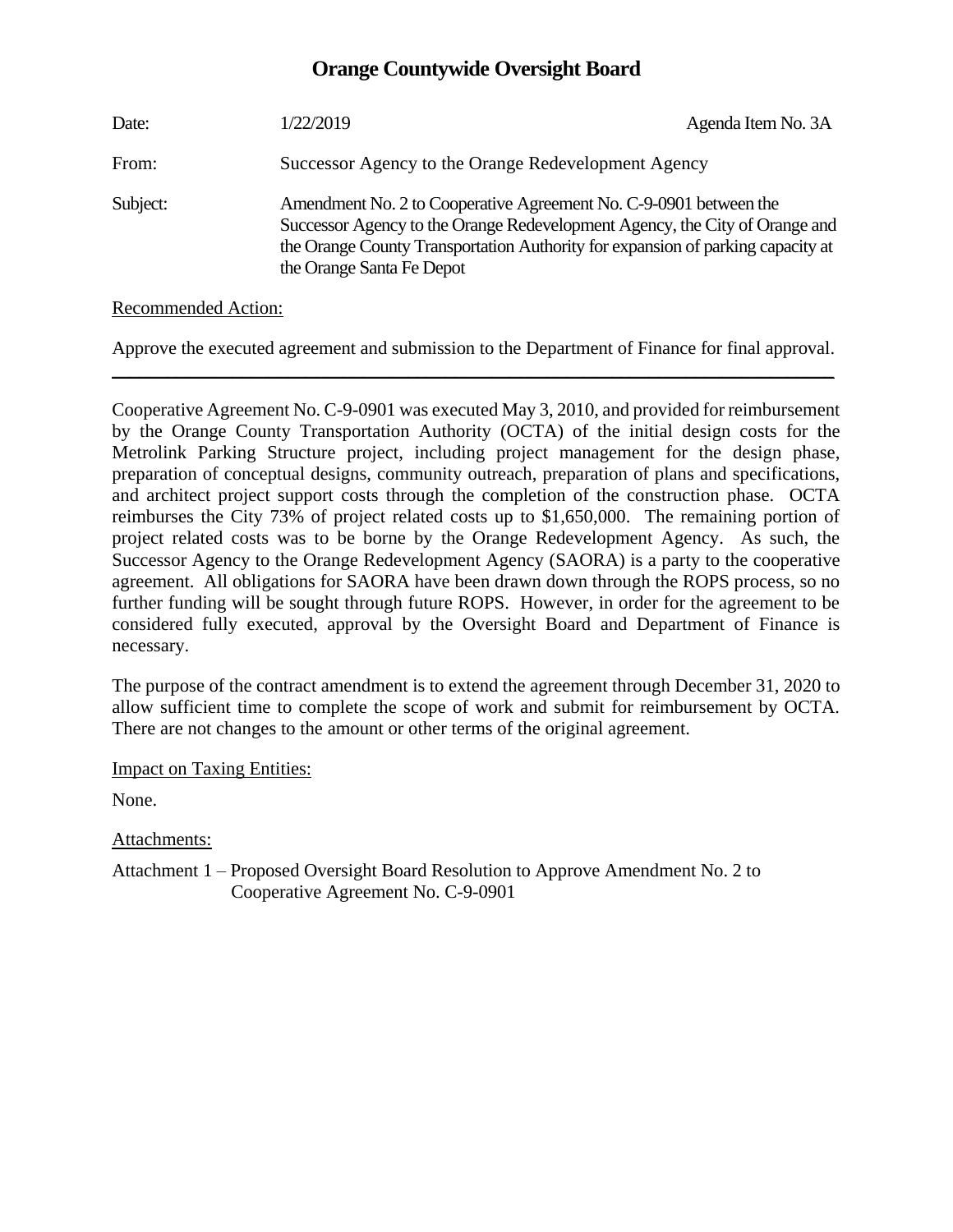Resolution No. 19-

## A RESOLUTION OF THE ORANGE COUNTYWIDE OVERSIGHT BOARD WITH OVERSIGHT OF THE SUCCESSOR AGENCY TO THE ORANGE REDEVELOPMENT AGENCY APPROVING AN AMENDMENT TO A COOPERATIVE AGREEMENT WITH THE CITY OF ORANGE AND THE ORANGE COUNTY TRANSPORTATION AGENCY

WHEREAS, the Orange Redevelopment Agency (the "Former Agency") entered into a cooperative agreement with the City of Orange (the "City") and the Orange County Transportation Authority ("OCTA") on May 3, 2010, to provide for reimbursement of the initial design costs for the Metrolink Parking Structure project (the "Structure"); and

WHEREAS, the Successor Agency to the Orange Redevelopment Agency (the "Successor Agency") is tasked with winding down the Former Agency's affairs; and

WHEREAS, the original cooperative agreement has expired prior to the completion of the Structure; and

WHEREAS, the Successor Agency Board of Directors, along with the City and OCTA, have approved an amendment to the cooperative agreement to extend the agreement through December 31, 2020; and

WHEREAS, in order for the amendment to be fully executed it is necessary for the Countywide Oversight Board and the State of California Department of Finance to approve the agreement; and

WHEREAS, the approval of the amendment has no fiscal impact on the taxing entities as it does not change the total cost of the agreement and all costs associated with the cooperative agreement have been drown through the Recognized Obligation Payment Schedule process;

NOW, THEREFORE, BE IT RESOLVED THAT THE ORANGE COUNTYWIDE OVERSIGHT BOARD does hereby resolve as follows:

Section 1. The above recitals are true and correct and are a substantive part of this Resolution.

Section 2. The Oversight Board hereby approves the cooperative agreement amendment, substantially in the form attached as Exhibit A.

Section 3. The members of this Oversight Board and the staff of the Successor Agency are hereby authorized, jointly and severally, to do all things which they may deem necessary or proper to effectuate the purposes of this Resolution.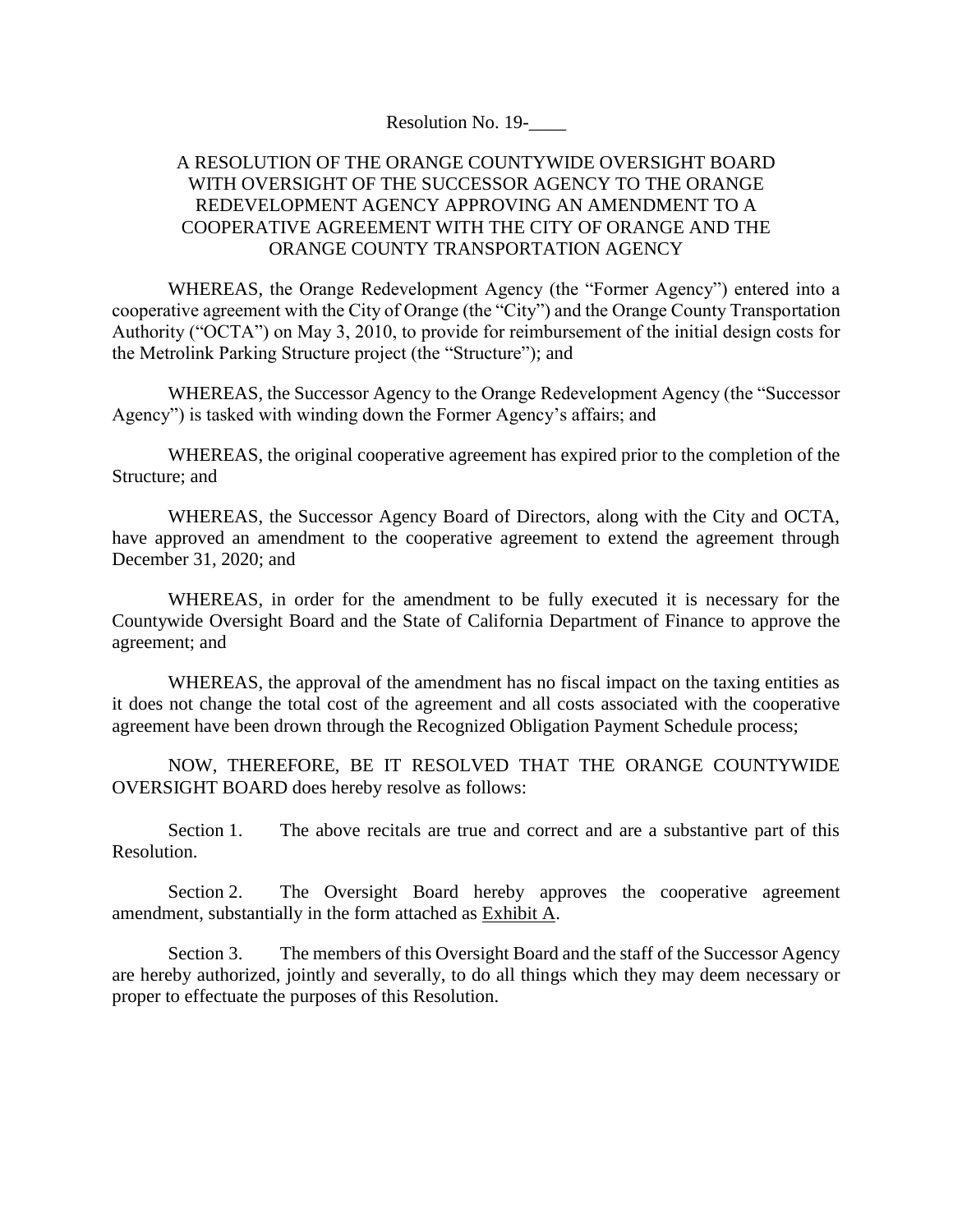# EXHIBIT A

# AMENDMENT NO. 2 TO COOPERATIVE AGREEMENT NO. C-9-0901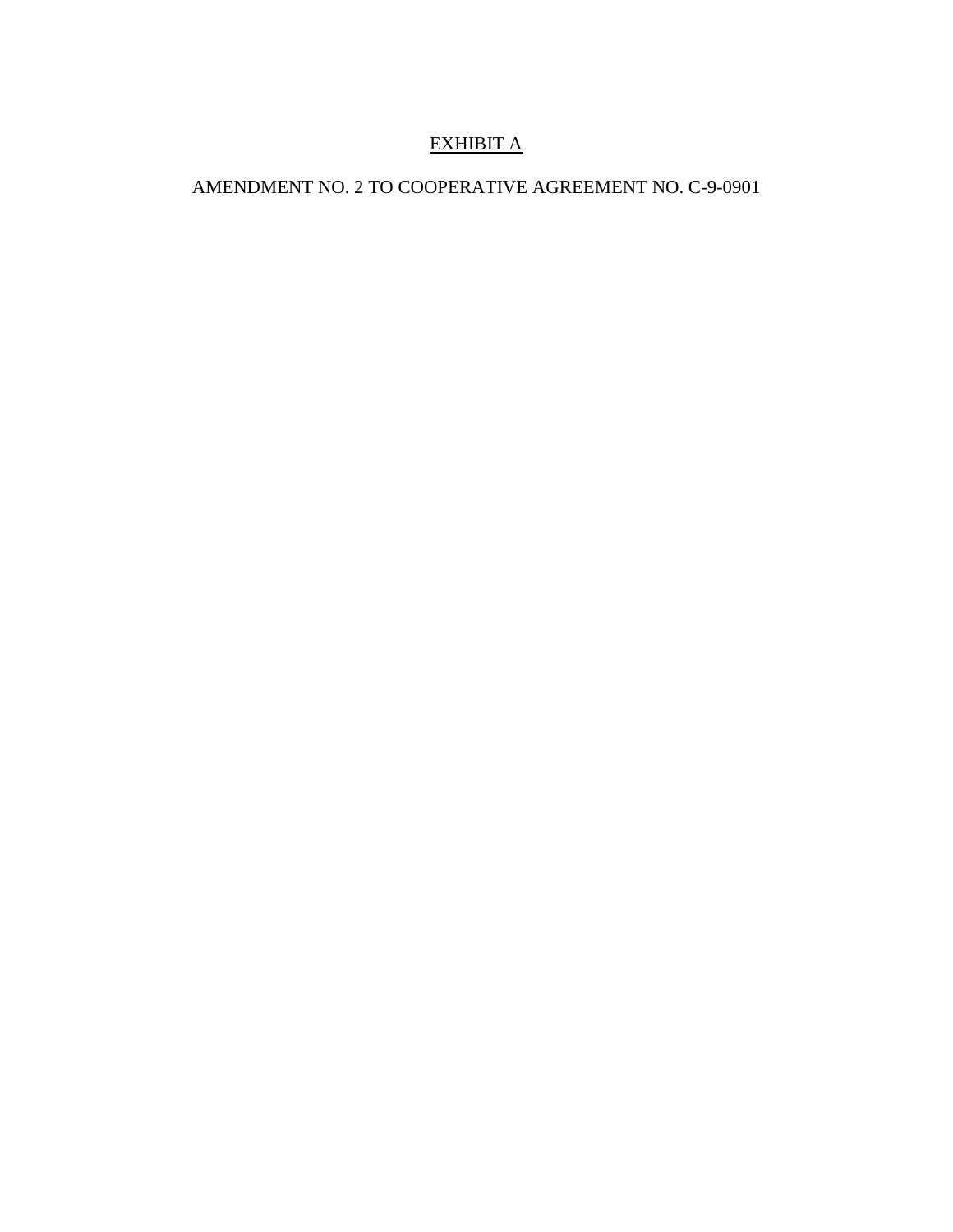AGR-5542.2

**AMENDMENT NO. 2 TO** 

#### AGREEMENT NO. C-9-0901

#### **BETWEEN**

## ORANGE COUNTY TRANSPORTATION AUTHORITY

**AND** 

#### **CITY OF ORANGE**

**AND** 

## SUCCESSOR AGENCY TO THE ORANGE REDEVELOPMENT AGENCY

#### **FOR**

## EXPANSION OF PARKING CAPACITY AT ORANGE SANTA FE DEPOT

THIS AMENDMENT NO. 2 is effective this  $15$  day of  $\overline{\frac{1}{2}}$  day of  $\overline{\frac{1}{2}}$  and 2018, by and between the Orange County Transportation Authority, 550 South Main Street, P.O. Box 14184, Orange, California 92863-1584, a public corporation of the State of California (hereinafter referred to as "AUTHORITY") and the City of Orange, 300 Chapman, Orange, California 92866, a municipal corporation duly organized and existing under the constitution and laws of the State of California (hereinafter referred to as "CITY"); and the Successor Agency to the Orange Redevelopment Agency, a public body, corporate and politic having its address for purpose of the Agreement at 300 East Chapman Avenue, Orange, CA. 92866 (hereinafter referred to as the "SUCCESSOR AGENCY").

#### **WITNESSETH:**

WHEREAS, AUTHORITY, CITY and ORANGE REDEVELOPMENT AGENCY entered into Cooperative Agreement No. C-9-0901, dated May 3, 2010, as last changed by Amendment No. 1 dated December 9, 2015, to define roles and responsibilities for the design of two parking structures at the Orange Transportation Center, (hereinafter referred to as "OTC") also known as the Orange Santa Fe Depot, which is located at 194 North Atchison Street in the City of Orange, California; and

WHEREAS, AUTHORITY, CITY, and SUCCESSOR AGENCY agree to extend the term of the Agreement for an additional thirty six (36) months with no increase to the maximum obligation.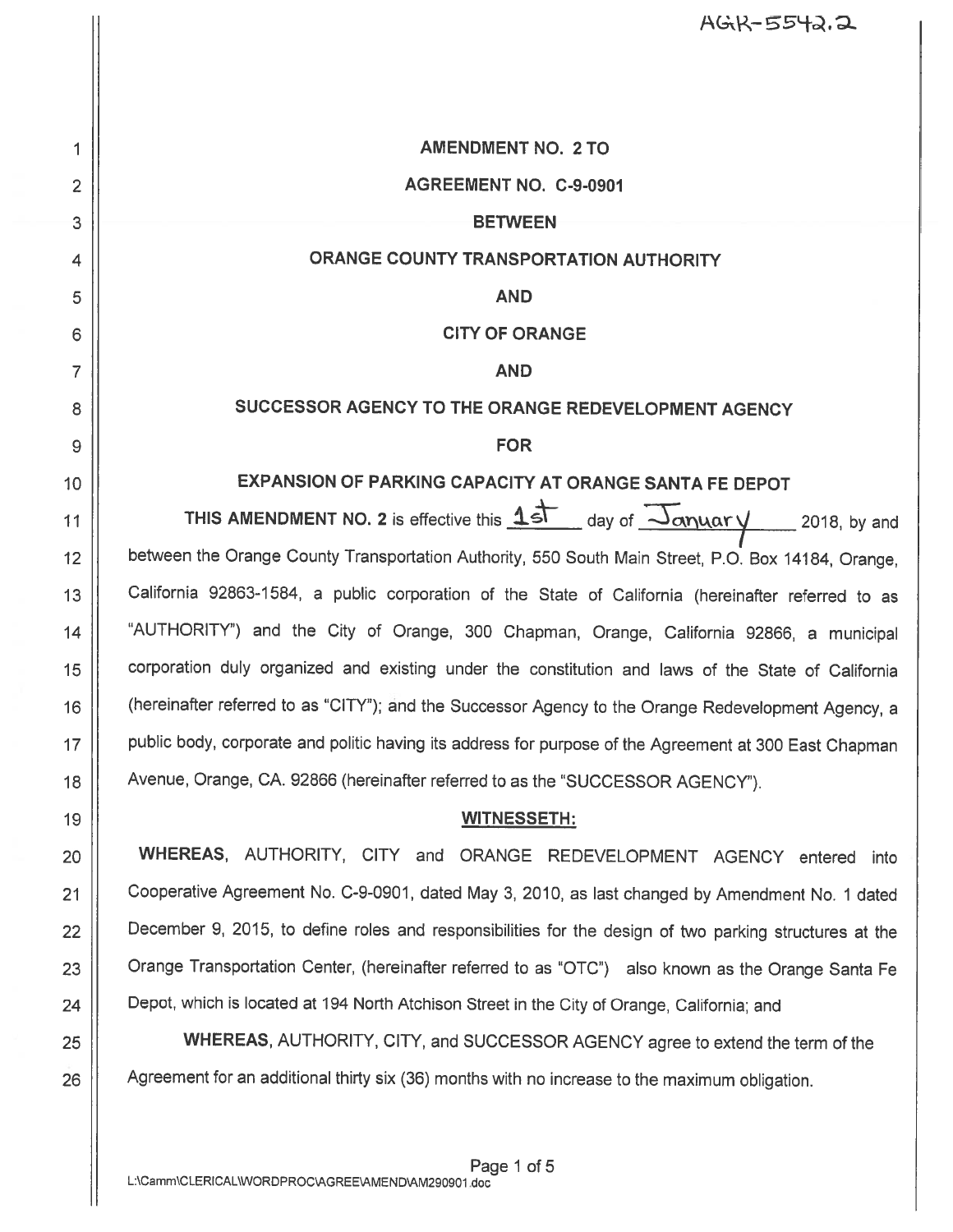### **AMENDMENT NO. 2 TO** AGREEMENT NO. C-9-0901

 $\sqrt{ }$ 

 $\prime$ 

 $\prime$ 

 $\prime$ 

 $\prime$ 

 $\prime$ 

 $\prime$ 

 $\prime$ 

7

 $\sqrt{ }$ 

 $\prime$ 

 $\prime$ 

 $\prime$ 

 $\overline{1}$ 

 $\prime$ 

 $\prime$ 

 $\prime$ 

1

NOW, THEREFORE, it is mutually understood and agreed by the AUTHORITY, CITY, and SUCCESSOR AGENCY that Agreement No. C-9-0901 is hereby amended in the following particulars only:

 $1.$ Amend **ARTICLE 5. TERM OF AGREEMENT**, page 4 of 10, line 22, as last changed by Amendment No. 1 dated December 9, 2015 to delete "December 31, 2017" as the expiration date of the Agreement and in lieu thereof insert "December 31, 2020."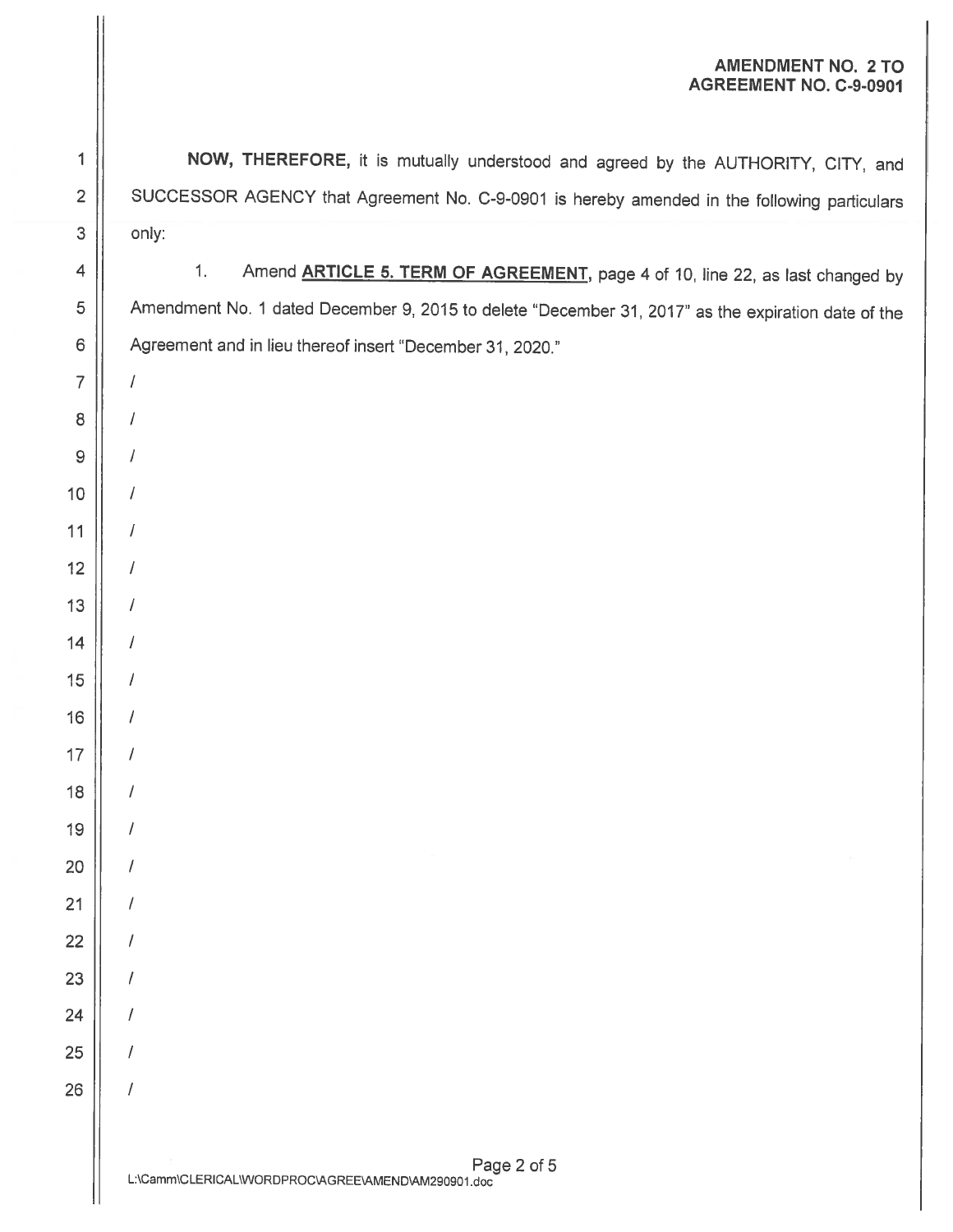### **AMENDMENT NO. 2 TO** AGREEMENT NO. C-9-0901

The balance of Agreement No. C-9-0901 remains unchanged.

This Amendment No. 2 is effective January 1, 2018.

IN WITNESS WHEREOF, the parties hereto have caused this Amendment No. 2 to Agreement

No. C-9-0901 to be executed on the date first above written.

**CITY OF ORANGE** 

**Rick Otto** 

**City Manager** 

By: Meena Katakia Manager, Capital Projects

**APPROVED AS TO FORM:** 

**ORANGE COUNTY TRANSPORTATION AUTHORITY** 

**ATTEST:** 

By:

 $f$ clei **Bv** 

Mary E. Murphy **City Clerk** 

By: James M. Donich **General Counsel** 

APPROVED AS TO FORM:

Bv:

Wayne W. Winthers **City Attorney** 

Date: